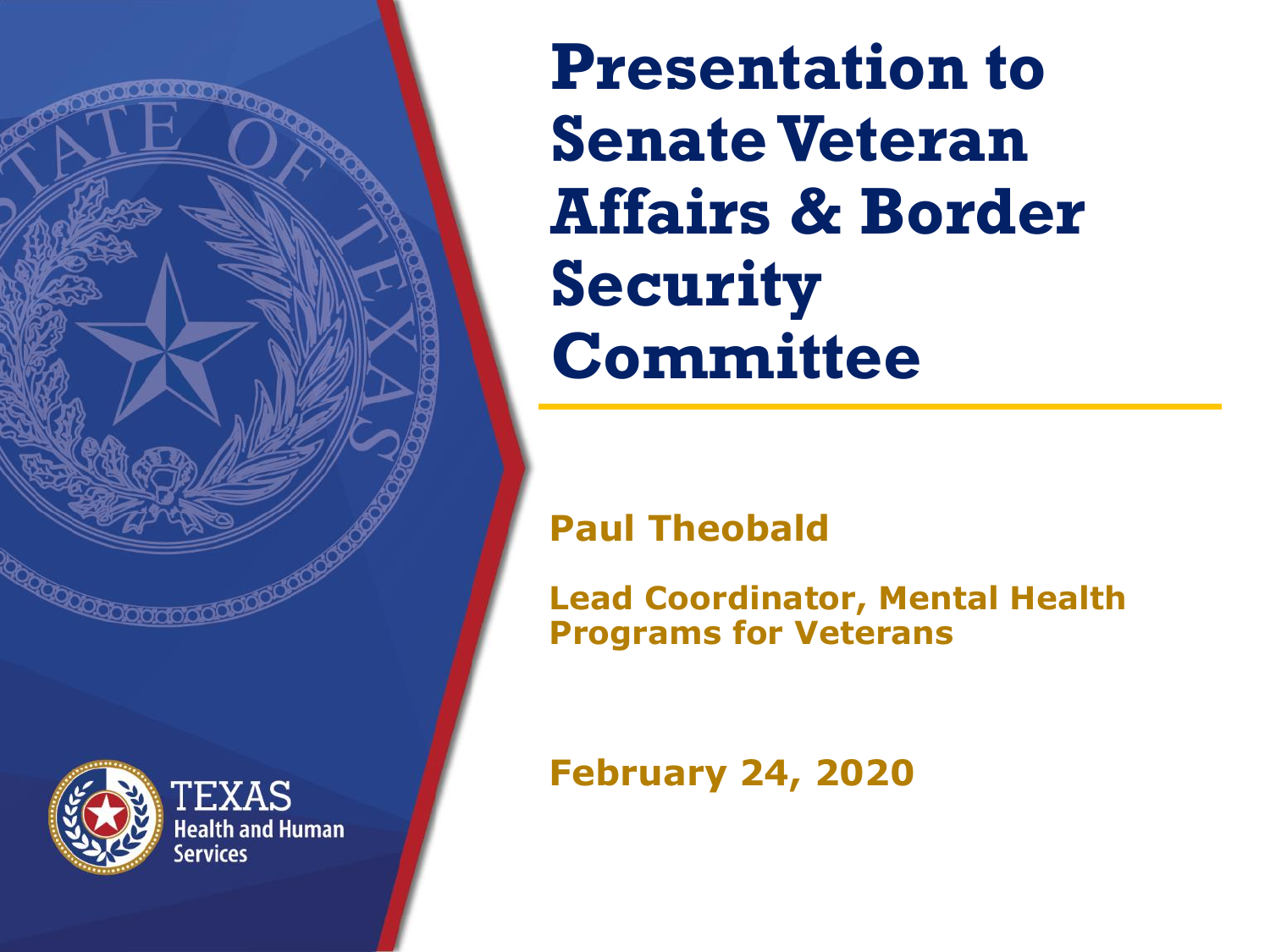### **Veterans Mental Health Coordination and Programs**



### **Mission**

Coordinate sustainable mental health services for Veterans and their families that are evidencedbased, results-driven, effective, efficient, and meet the client needs where they are

### **Vision**

Texas Veterans and their families have access to appropriate and effective mental health services when and where they need them

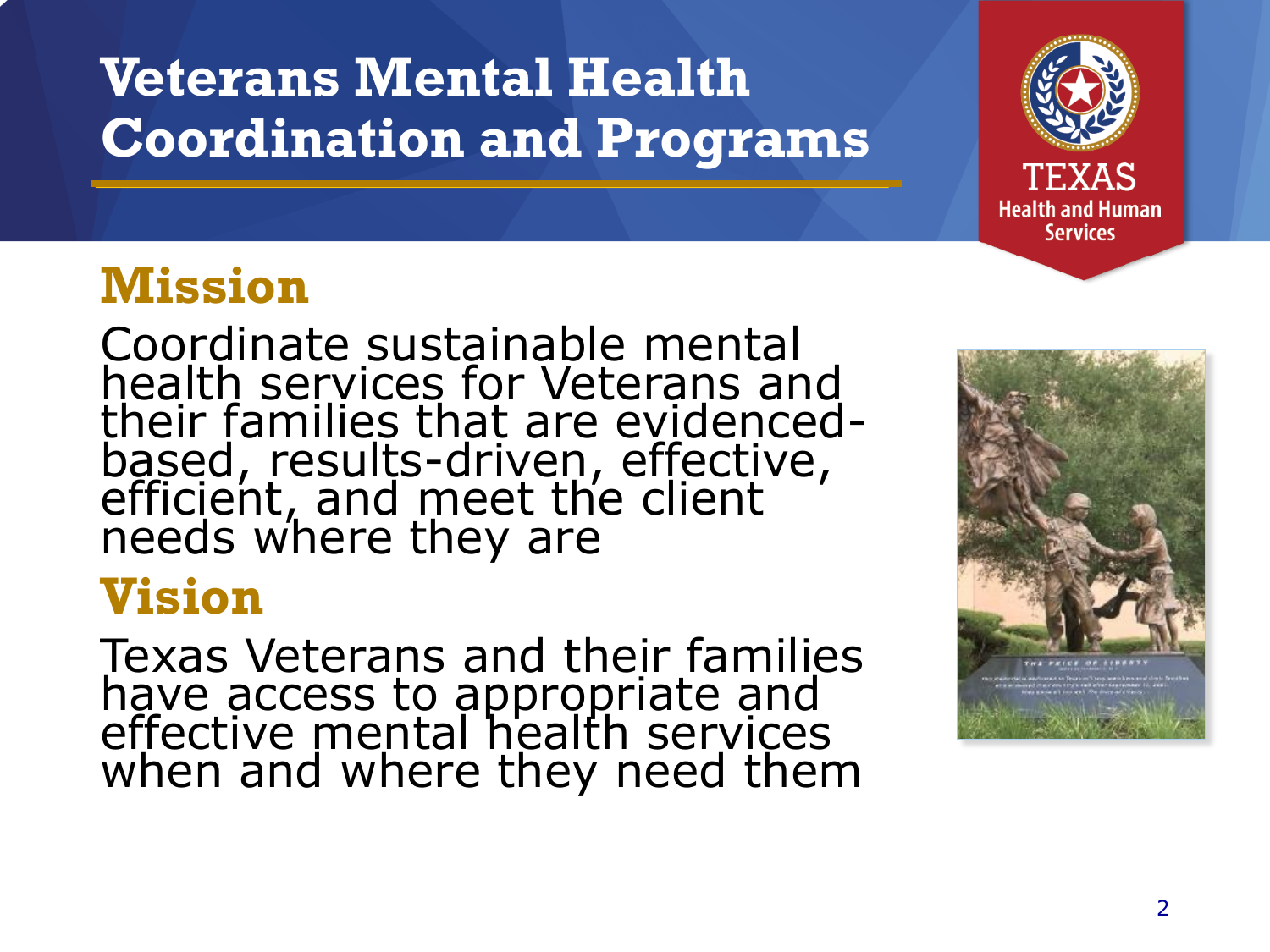

# **Mental Health Program for Veterans**

### **Program Summary**

The Mental Health Program for Veterans was established by House Bill 2392 (83-R) and directs HHSC to coordinate with the Texas Veterans Commission to provide:

- Peer-to-peer counseling
- Access to licensed mental health professionals (providers)
- Training to peers and providers, including suicide prevention training
- Training to community and faith-based organizations
- Jail diversion service coordination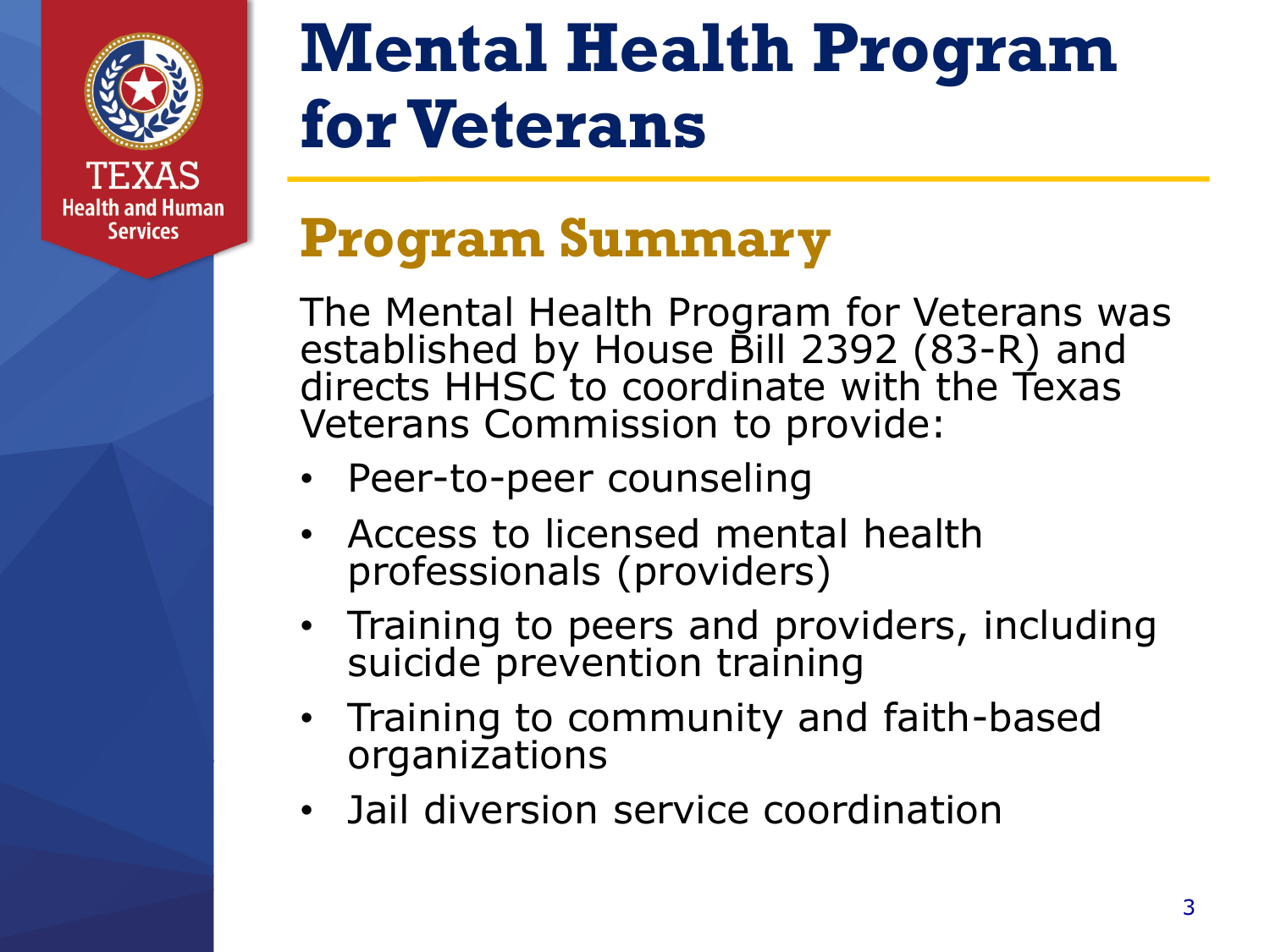

**Services** 

# **Texas Veterans + Family Alliance Grant**

### **Program Summary**

Senate Bill 55 (84-R) requires HHSC to administer a mental health grant program to provide funding to improve the quality of life for Texas veterans and their families in the community by:

- Expanding the availability of mental health treatment and services
- Increasing access to these treatment and services
- Enhancing the delivery of mental health treatment and services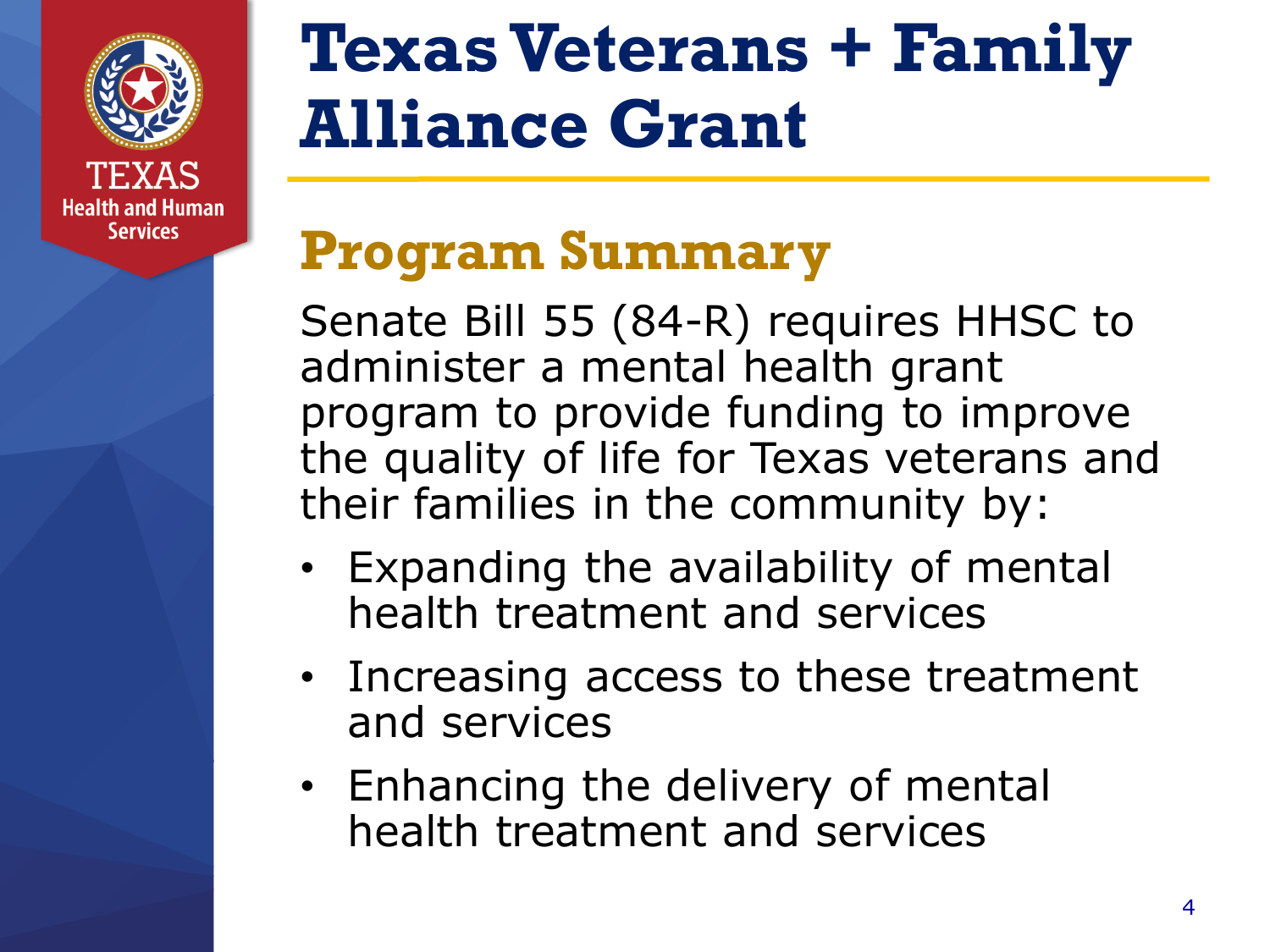

# **Veteran Suicide Data**

- Nationally, 14 of 20 Veterans who die by suicide each day are not enrolled in VA Healthcare<sup>1</sup>
- The national rates of suicide among male and female veterans is 1.4 times and 1.8 times greater respectively, than non-veteran suicides<sup>1</sup>
- In Texas, a median average of 499 Veterans died by suicide each year from year 2000 through 2015<sup>2</sup>

<sup>1</sup> US Department of Veteran Affairs, 2019 2 Texas Department of State Health Services, 2018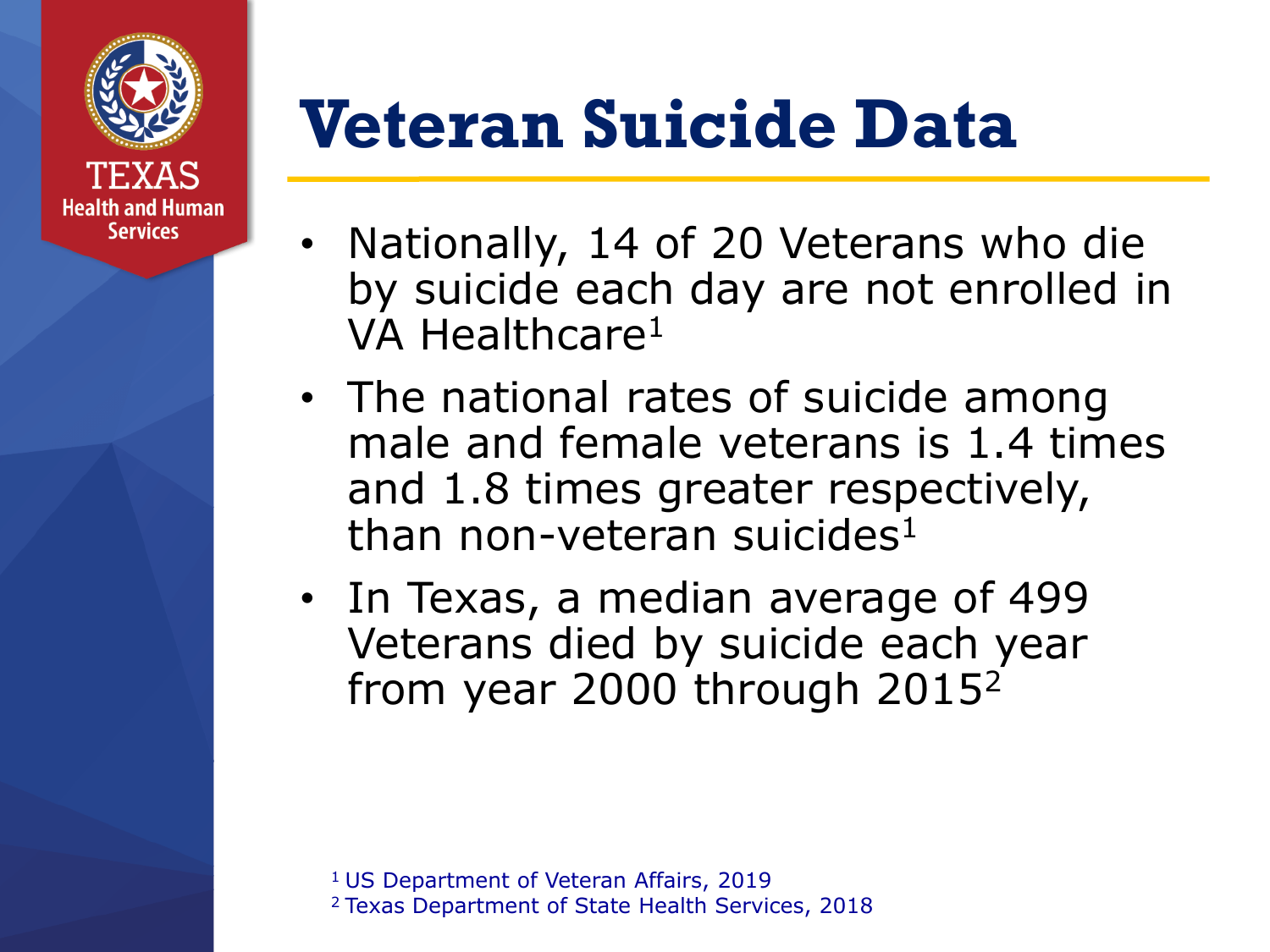

**Health and Human Services** 

## **Prevalence: Years 2000-2015**

#### **Texas Veterans Deaths Due to Intentional Self-Harm (Suicide), 2000-2015: Ten Counties with Highest Counts**



Source: Texas Department of State Health Services, 2018 6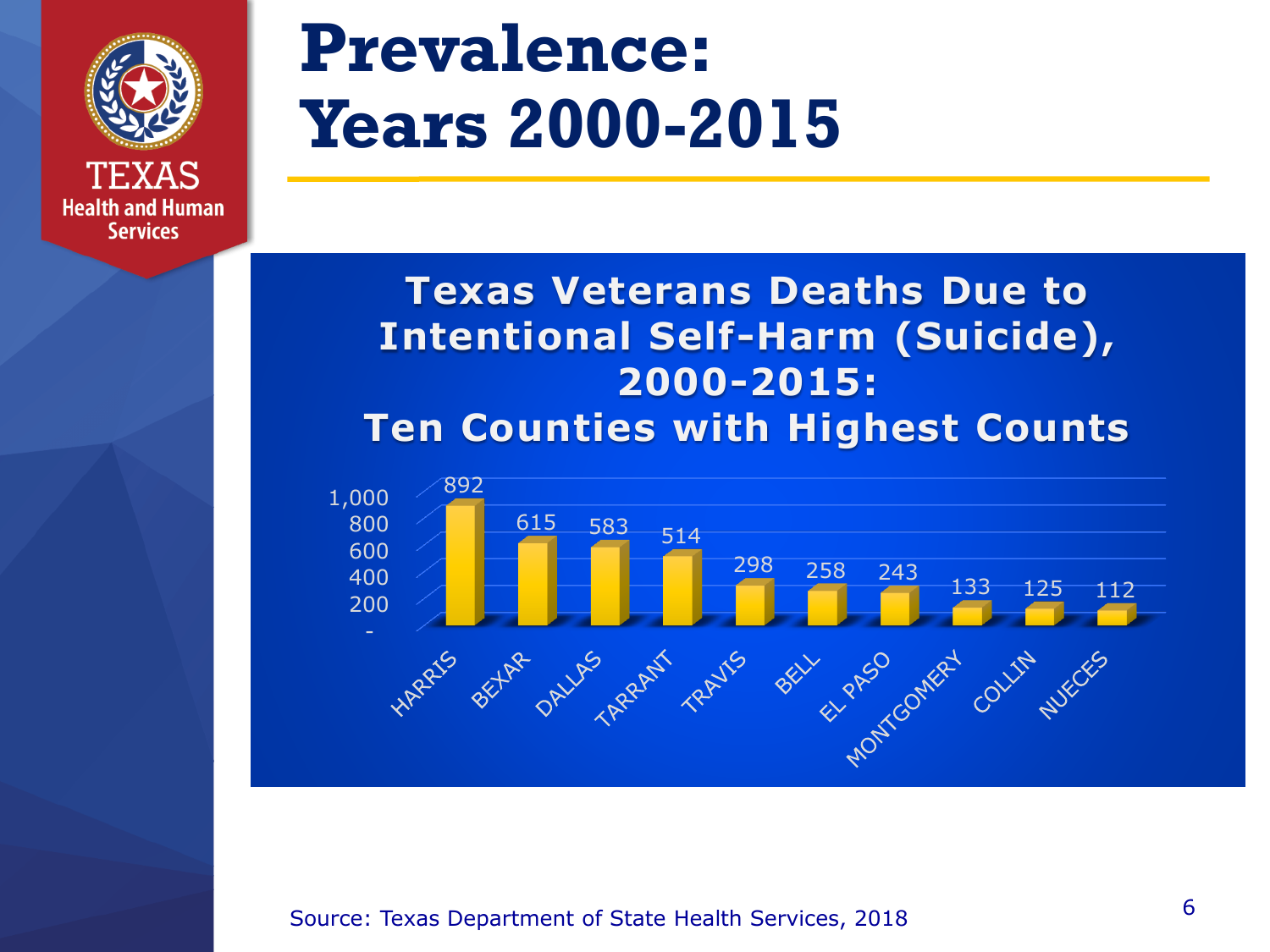

## **Texas Veterans Suicide Prevention Action Plans**

Senate Bill 578 (85-R) tasks HHSC to create short-term and long-term veteran suicide prevention action plans, including specific policy, administrative, and funding recommendations needed to achieve full implementation of the action plans

- The *Report on the Short-term Action Plan to Prevent Veteran Suicide* was published on September 1, 2019
- The *Report on the Long-term Action Plan to Prevent Veteran Suicide* is required to be published by September 1, 2021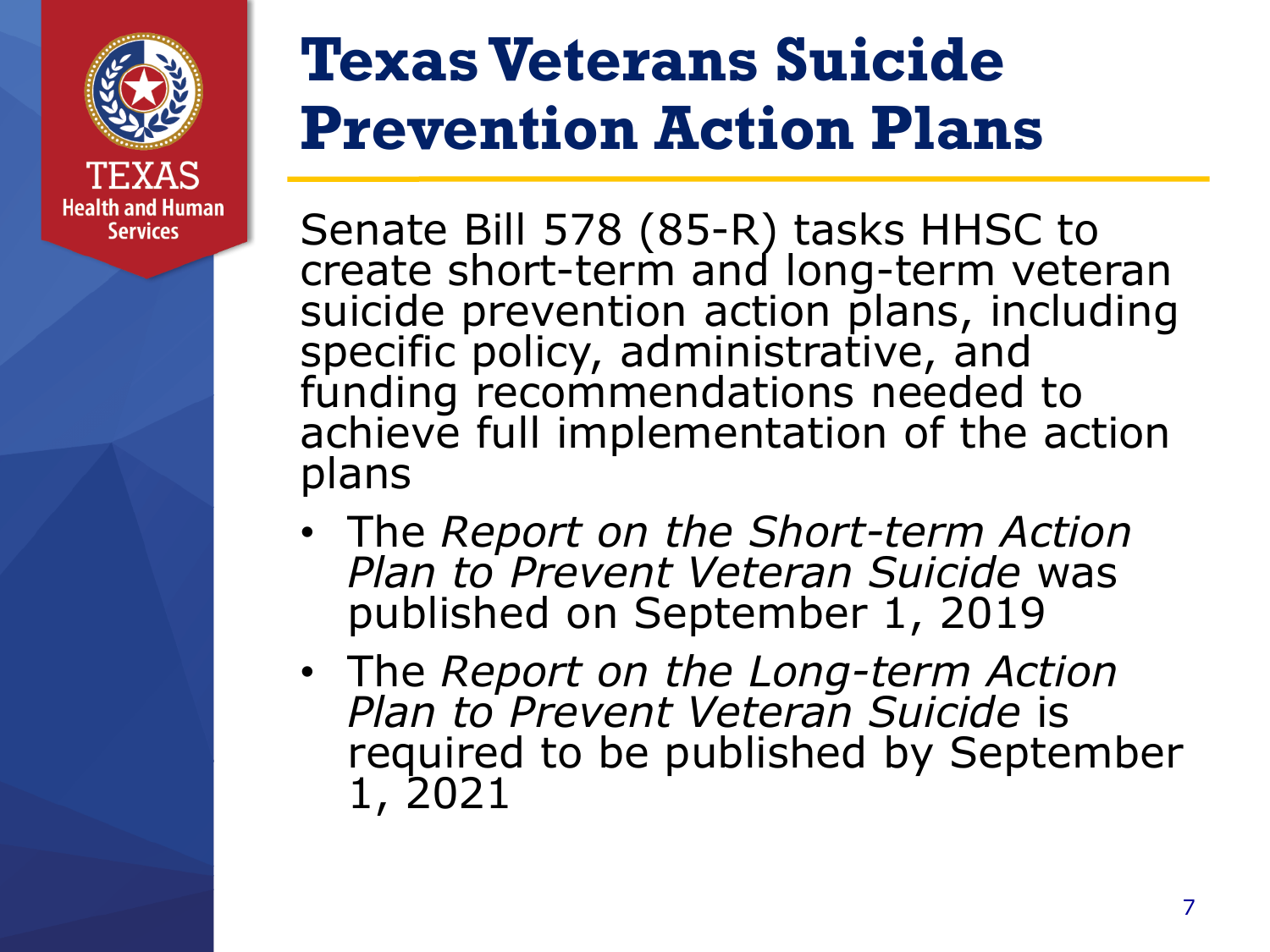

## **Texas Veterans Suicide Prevention Action Plans**

### **Strategic Efforts**

- The Short-term Action Plan to Prevent Veteran Suicide is to be fully implemented by September 1, 2021. The plan's focus is to:
	- ➢ Raise awareness among providers of the gaps in healthcare for service members, veterans, and their families (SMVF), which must be addressed to prevent suicide
	- ➢ Promote the use of evidence-based methods and best practices regarding suicide prevention efforts for services members, veterans, and their families
	- ➢ Normalize safety seeking behavior
- The Short-term Action Plan includes recommendations for statutory, administrative, and budget-related reforms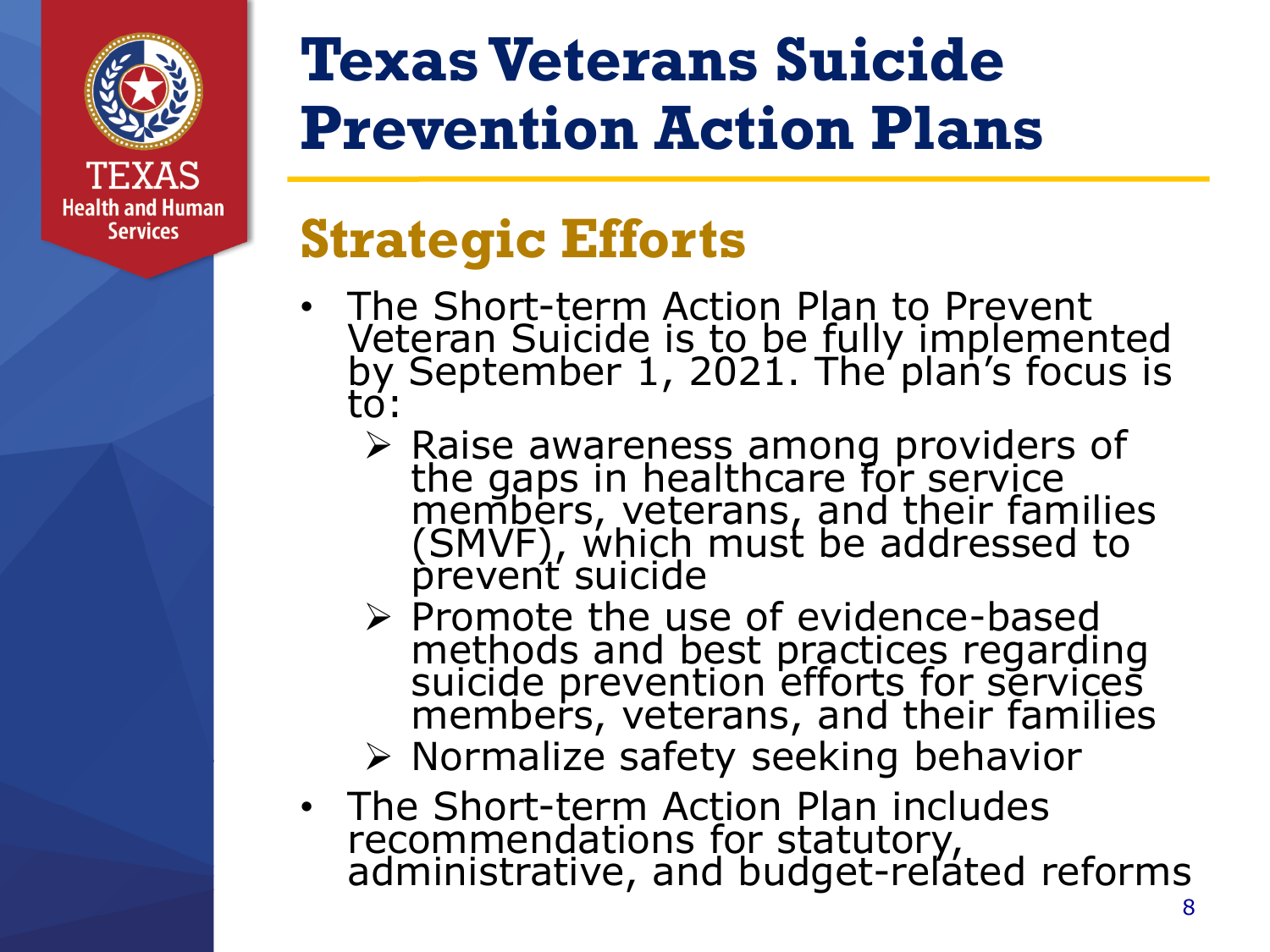

**Services** 

## **Texas Veterans Suicide Prevention Action Plans**

## **Strategic Efforts**

The Long-term Action Plan to Prevent Veteran Suicide is to be fully implemented by September 1, 2027, and will align with:

- The Department of Veterans Affairs National Challenge to Prevent Veteran Suicides;
- The Centers for Disease Control's Technical Package for Preventing Suicides; and
- The Texas Suicide Prevention Council's Texas State Plan for Suicide Prevention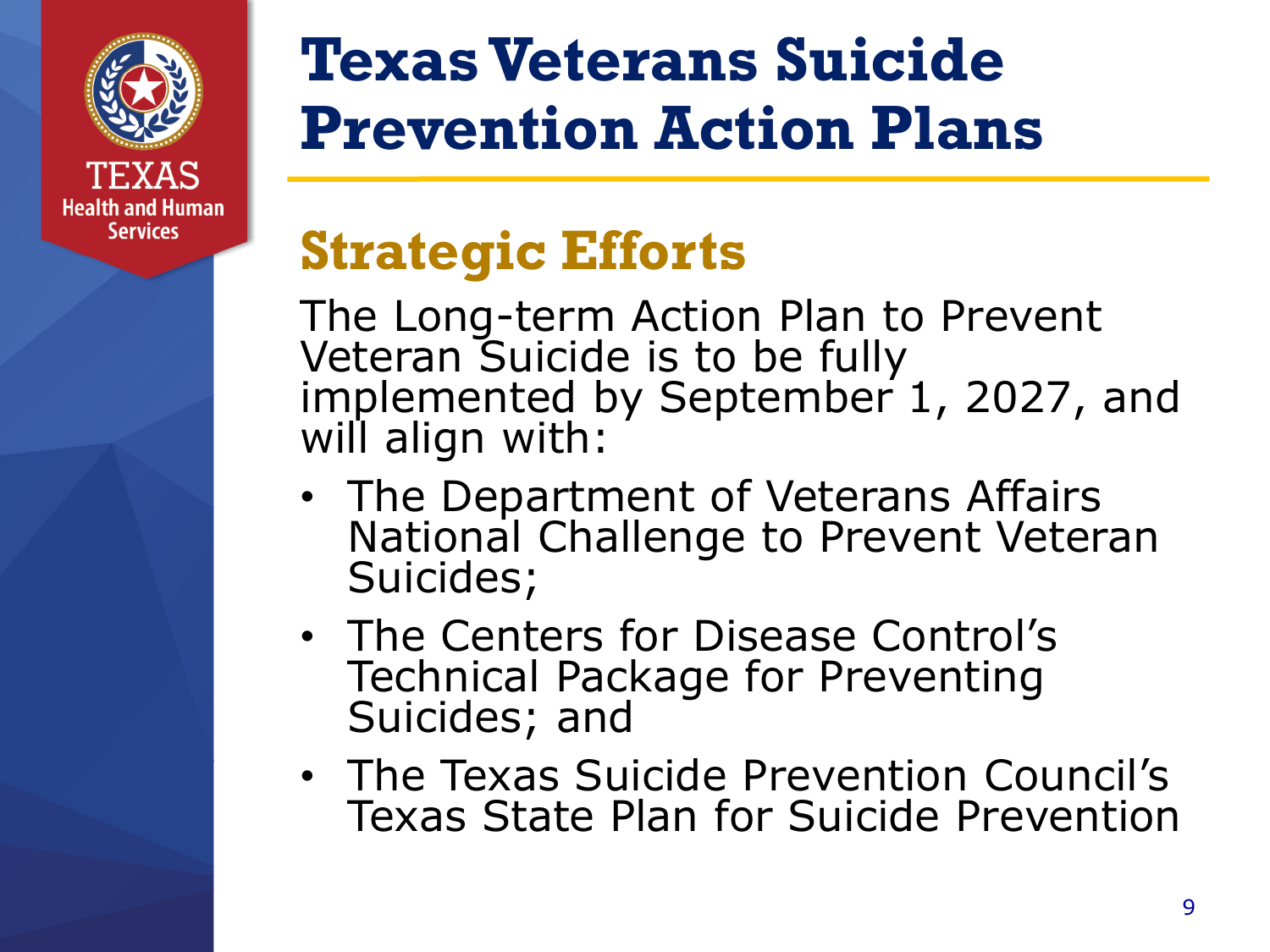

## **Texas Veterans Suicide Prevention Action Plans**

## **Strategic Partners**

In addition to state partners, HHSC is collaborating with the following entities:

- U.S. Department of Veterans Affairs
- Substance Abuse and Mental Health Services Administration
- Department of Defense
- American Foundation for Suicide Prevention
- National Sports Shooting Foundation
- Wounded Warrior Project